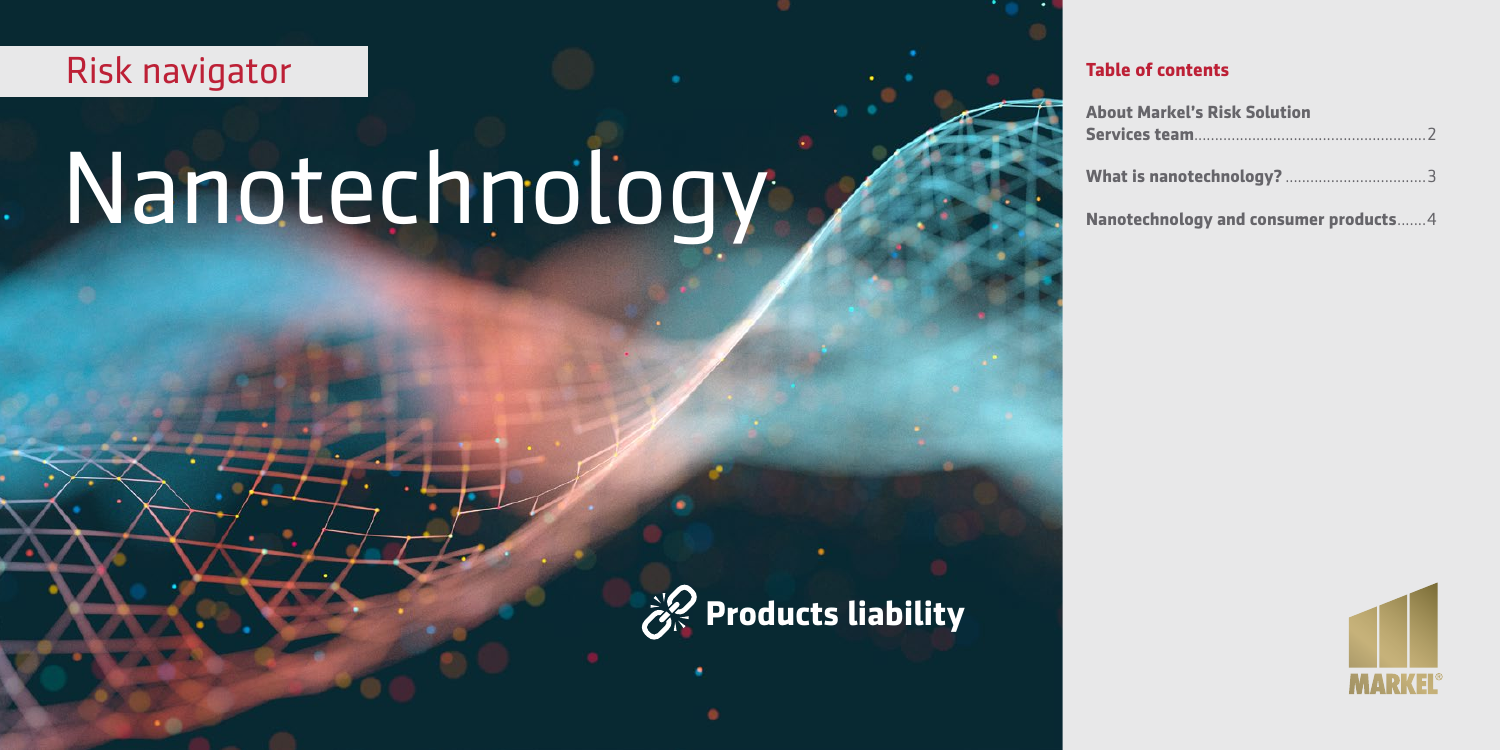#### **About Markel's Risk Solution Services team**

**Risk Solution Services** provides technical insight related to existing and potential insured risk at Markel. The team partners with our customers, claims, and underwriters to educate on both current and future risk trends and supports our clients with a comprehensive offering of risk management solutions.

We do this by engaging with clients, underwriting, and claims teams.

E-mail our team at [risksolutions@markel.com](mailto:risksolutions@markel.com).



This document is intended for general information purposes only, and should not be construed as advice or opinions on any specific facts or circumstances. The content of this document is made available on an "as is" basis, without warranty of any kind. This document can't be assumed to contain every acceptable safety and compliance procedures or that additional procedures might not be appropriate under the circumstances. Markel does not guarantee that this information is or can be relied on for compliance with any law or regulation, assurance against preventable losses, or freedom from legal liability. This publication is not intended to be legal, underwriting, or any other type of professional advice. Persons requiring advice should consult an independent adviser. Markel does not guarantee any particular outcome and makes no commitment to update any information herein, or remove any items that are no longer accurate or complete. Furthermore, Markel does not assume any liability to any person or organization for loss of damage caused by or resulting from any reliance placed on that content.

\*Markel Specialty is a business division of Markel Service, Incorporated, the underwriting manager for the Markel affiliated insurance companies.

© 2020 Markel Service, Incorporated. All rights reserved.

Page 2 of 4

#### **Table of contents**

| <b>About Markel's Risk Solution</b>   |  |
|---------------------------------------|--|
|                                       |  |
|                                       |  |
| Nanotechnology and consumer products4 |  |



March 2020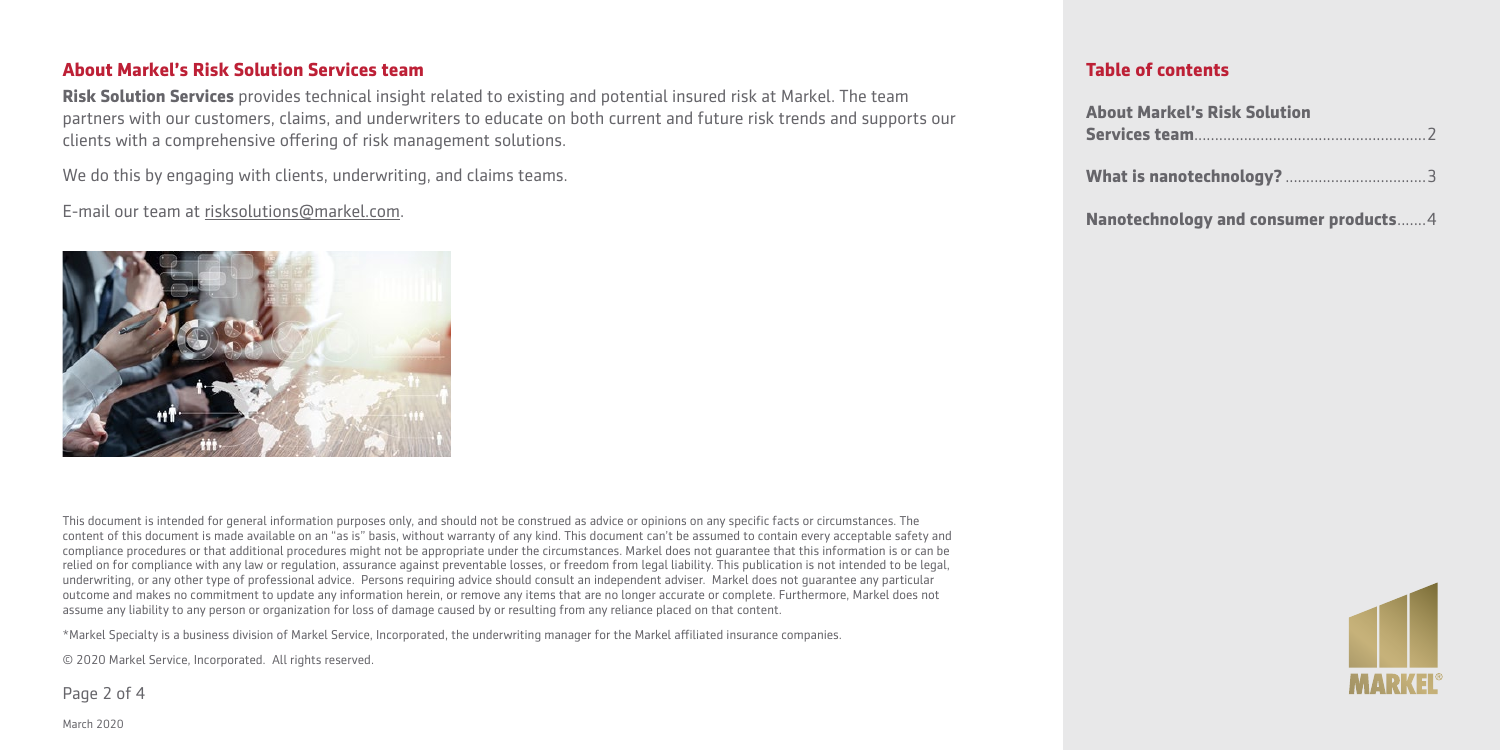#### **What is nanotechnology?**

Nanotechnology refers to the use of nanoparticles, or particles that are generally equal to or less than 100 nanometers long. The National Science Foundation defines nanotechnology as research and technology development at the atomic, molecular, or macromolecular levels, in the length scale of approximately 1-100 nanometer range, to provide a fundamental understanding of phenomena and materials at the nanoscale; and to create and use structures, devices, and systems that have novel properties and functions because of their small and/or intermediate size.

Nanotechnology is employed in a large number of sectors, including automotive; defense; aerospace; electronics and computers; energy; environment; food and agriculture; housing and construction; medical and pharmaceutical; and personal care, cosmetics, and other consumer products. There are over 1,300 nanotechnology-based consumer products on the market today and the number is growing. Nanoparticles are utilized to enhance material properties. However little is known about what effect these properties may have on human health.



### **Table of contents**

| <b>About Markel's Risk Solution</b>   |  |
|---------------------------------------|--|
|                                       |  |
|                                       |  |
|                                       |  |
|                                       |  |
| Nanotechnology and consumer products4 |  |